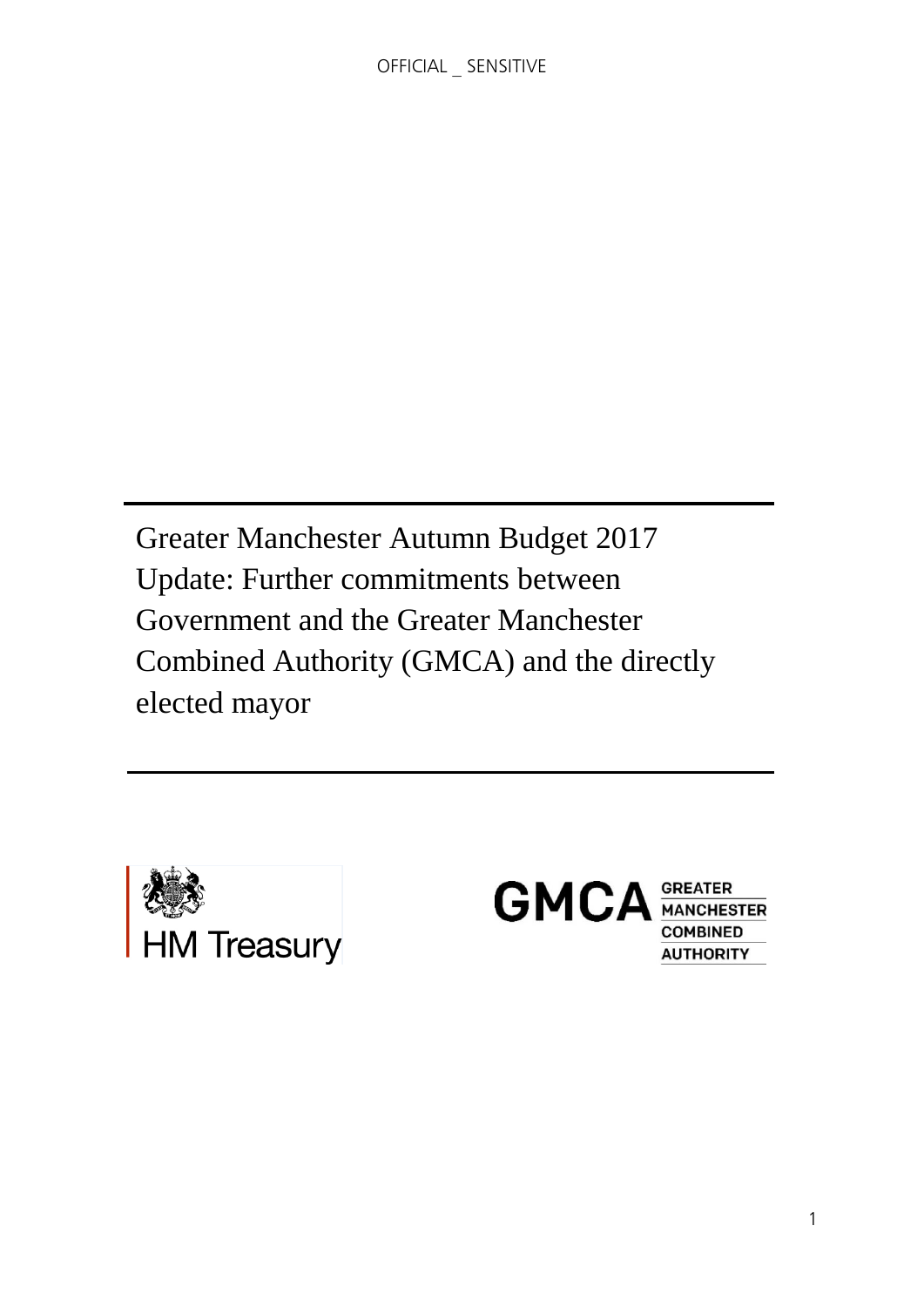# Greater Manchester Autumn Budget 2017 Update: Further commitments between Government and the Greater Manchester Combined Authority (GMCA)

1. The Government is fully committed to strengthening devolution to the Greater Manchester Combined Authority (GMCA). This agreement provides an update on devolution to Greater Manchester and sets out new commitments between Central Government and the GMCA to further strengthen joint working. This builds on the four previous devolution deals agreed between the GMCA and Government, along with the Memorandum of Understanding that devolved £6 billion of health and social care spending to Greater Manchester. This agreement aims to further improve outcomes across the city region and continue to build the Northern Powerhouse.

## Local Industrial Strategy

- 2. The Government wants to work closely with Greater Manchester to deliver on key national priorities within the Industrial Strategy where the region provides a good opportunity to secure global leadership and enhanced growth. Government will work with Greater Manchester to develop a local industrial strategy. This will be a longterm vision for growth, based on robust evidence and focused on raising productivity and earning power in the area. It will be underpinned by strong cooperation between national Government and the private sector, local leadership and key institutions.
- 3. The strategy will set out how Greater Manchester will work in partnership with Government to support the key foundations of productivity. It will focus on raising skills levels across the area. It will identify and work to grow its leading sectors, support new high value businesses, back the area's world-class science and innovation assets, and build on opportunities in all parts of the area.
- 4. The strategy will reflect the main themes of the national Industrial Strategy, but also take a place-based approach that builds on the area's unique strengths and ensures all people in Greater Manchester can contribute to, and benefit from, economic growth.

### Investment in Growth

### Transport and infrastructure

5. Government is committed to supporting Greater Manchester's transport ambitions. Together, Greater Manchester and Government have developed and delivered the first transport fund: a 10 year, £3 billion investment in local transport that has enabled transformative projects. These include new Metrolink lines and expansions, the redevelopment of Oxford Road, and new guided busways. Government has also provided substantial additional investment for transport in the region, including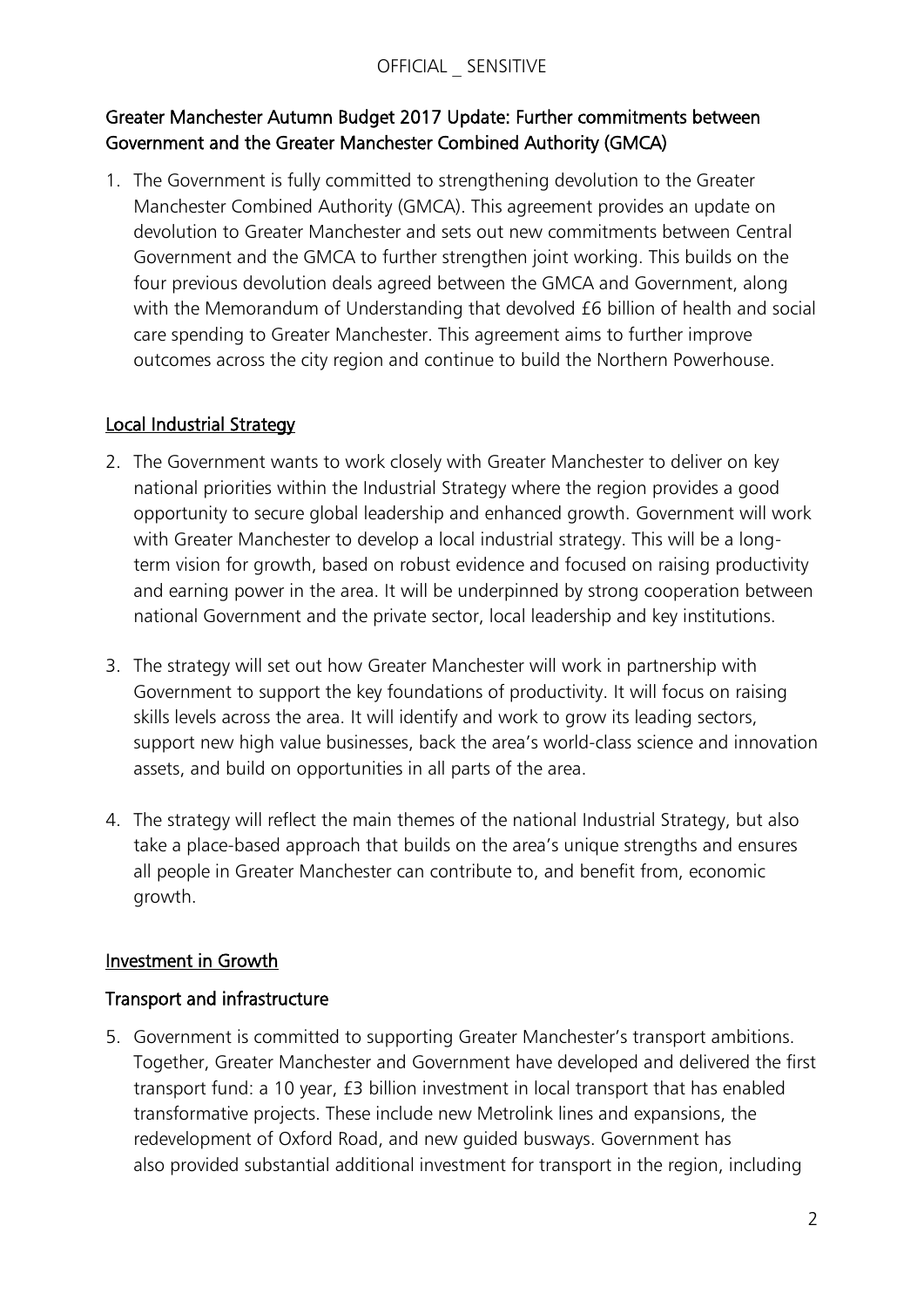#### OFFICIAL \_ SENSITIVE

construction of the Ordsall Chord, which will enable new direct services to link Manchester Airport to key towns and cities across the North. The Government has also made the M60 a smart motorway between junction 8 of the M60 and junction 20 of the M62 to help relieve congestion and improve journey times.

- 6. Government has recently committed up to £300 million to go towards ensuring HS2 infrastructure can accommodate future Northern Powerhouse and Midlands rail services. Transport for the North are working up the case for these services, including aiming to enable faster journeys between Liverpool and Manchester and services between Liverpool and Leeds to go via Manchester Piccadilly station.
- 7. Greater Manchester is developing and prioritising a pipeline of transport investment programmes for the next 20 years that will help support the delivery of the Greater Manchester Spatial Framework and city region's 2040 Transport Strategy. To support this, the Autumn 2017 Budget announces that Greater Manchester will be provided with an allocation of £243 million over four years as part of the Transforming Cities Fund. This funding will provide Greater Manchester with the flexibility to make strategic decisions on the priority transport projects to take forward to support delivery of their strategies, and help to improve connectivity and reduce congestion in the region.
- 8. In addition, Greater Manchester and the Government will continue to work together to explore future funding for transport for Greater Manchester beyond the Transforming Cities Fund, including exploring mechanisms to capture land value. We have set up a working group to explore mechanisms to capture the increase in land value created from new development and regeneration, to help reinvest in local infrastructure and services. The Government and Greater Manchester are also continuing discussions on a housing deal for Greater Manchester which we aim to conclude next year.
- 9. Greater Manchester is taking an integrated approach to transport and environmental issues, working with Government through the new UK Plan for tackling roadside nitrogen dioxide concentrations. The Government and Greater Manchester will work in partnership to ensure that Greater Manchester is able to bring forward and implement its local air quality plan so that air quality limits are achieved within the shortest possible time.

### Homelessness

10.Government will invest £28m in Housing First pilots in three areas across England, one of which will be in Greater Manchester. This will support rough sleepers with the most complex needs to turn their lives around. Under this approach individuals will be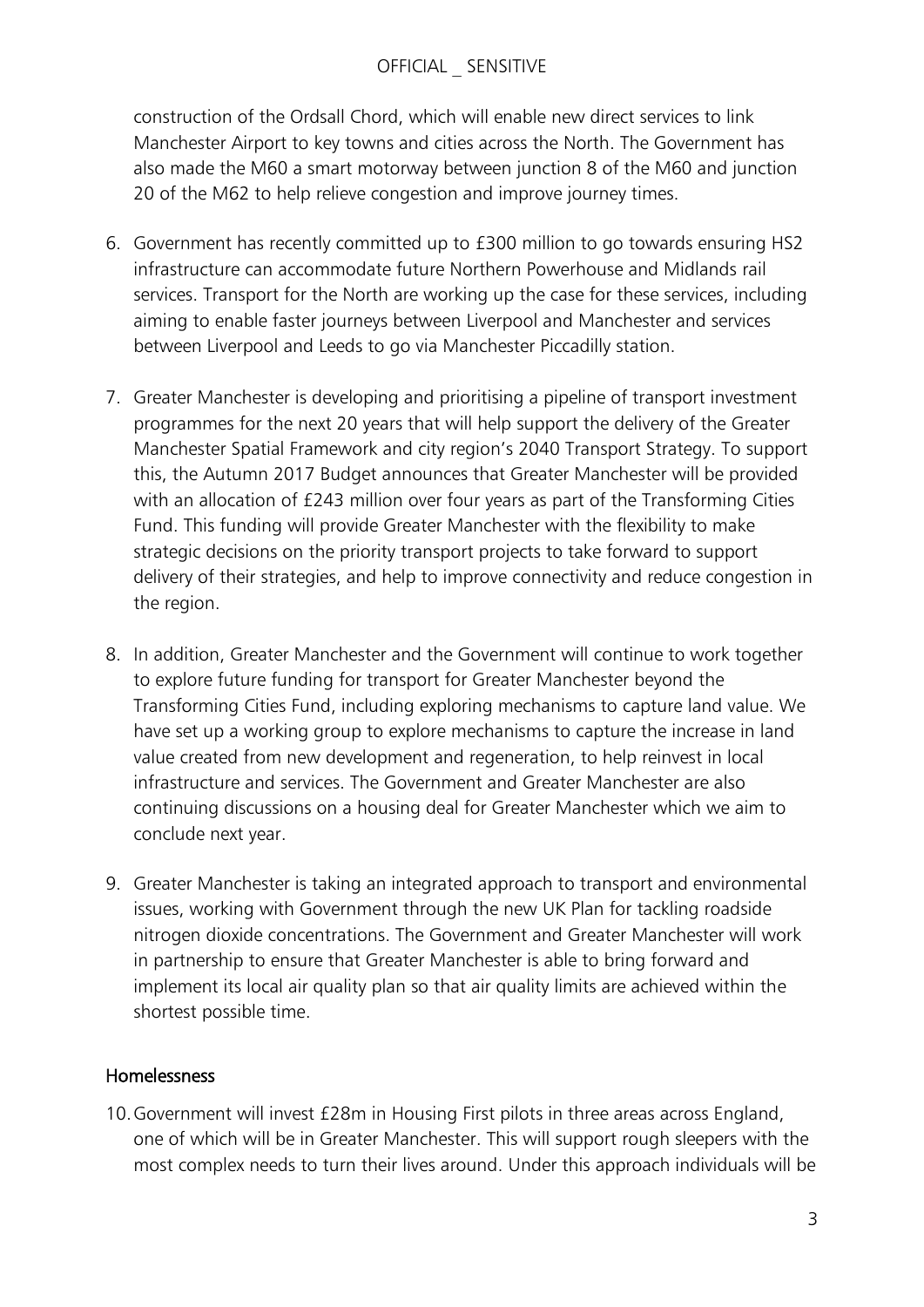provided with accommodation alongside intensive key worker support to enable them to recover from issues such as mental health or substance abuse and sustain their tenancies.

# Work and Skills

# Post-16 skills

- 11.The Government commits to work with the GMCA as we implement one of the first Skills Advisory Panels (SAP), building on the already established Greater Manchester Skills & Employment Partnership. The SAP will involve an enhanced local partnership between the GMCA, local employers, post-16 skills providers and Central Government. SAPs will have a key role in bringing together strategic planning for post-16 skills provision based on data and intelligence on local labour market demand, and in influencing post 16 skills provision, including the implementation of T levels in the local area.
- 12.In particular, the Government and the GMCA will take account of SAP analysis when allocating future capital and workforce development funds to local colleges to ensure colleges and providers in the region have plans that meet local labour market needs. The GMCA will work with Government and local employers to encourage a strong Greater Manchester offer of traineeships, work placements and apprenticeship placements.
- 13.Working within the Government's forthcoming strategy for careers services, the Government will work with GMCA to ensure GMCA fully engages employers in playing a full role.

# Offender Management

- 14.The Ministry of Justice (MoJ) and Greater Manchester have been working together for several years to deliver improved criminal justice outcomes in the local area, fostered by the agreement of the first justice devolution deal in March 2016. Building on this agreement to better join up justice services with those in the community, our new commitment will focus on supporting GMCA and local operational leaders to improve integration between education provision within prisons and work and skills opportunities in the community.
- *15.*The MoJ and GMCA will continue to work together to join up offender management services with those in the community, and to deliver this will refresh their joint Memorandum of Understanding by March 2018, clearly defining the roles and responsibilities of the MoJ, GMCA and senior operational leaders. In doing this, a particular focus will be given to delivering the existing commitment to better integrate adult education and skills training provision in the community with education